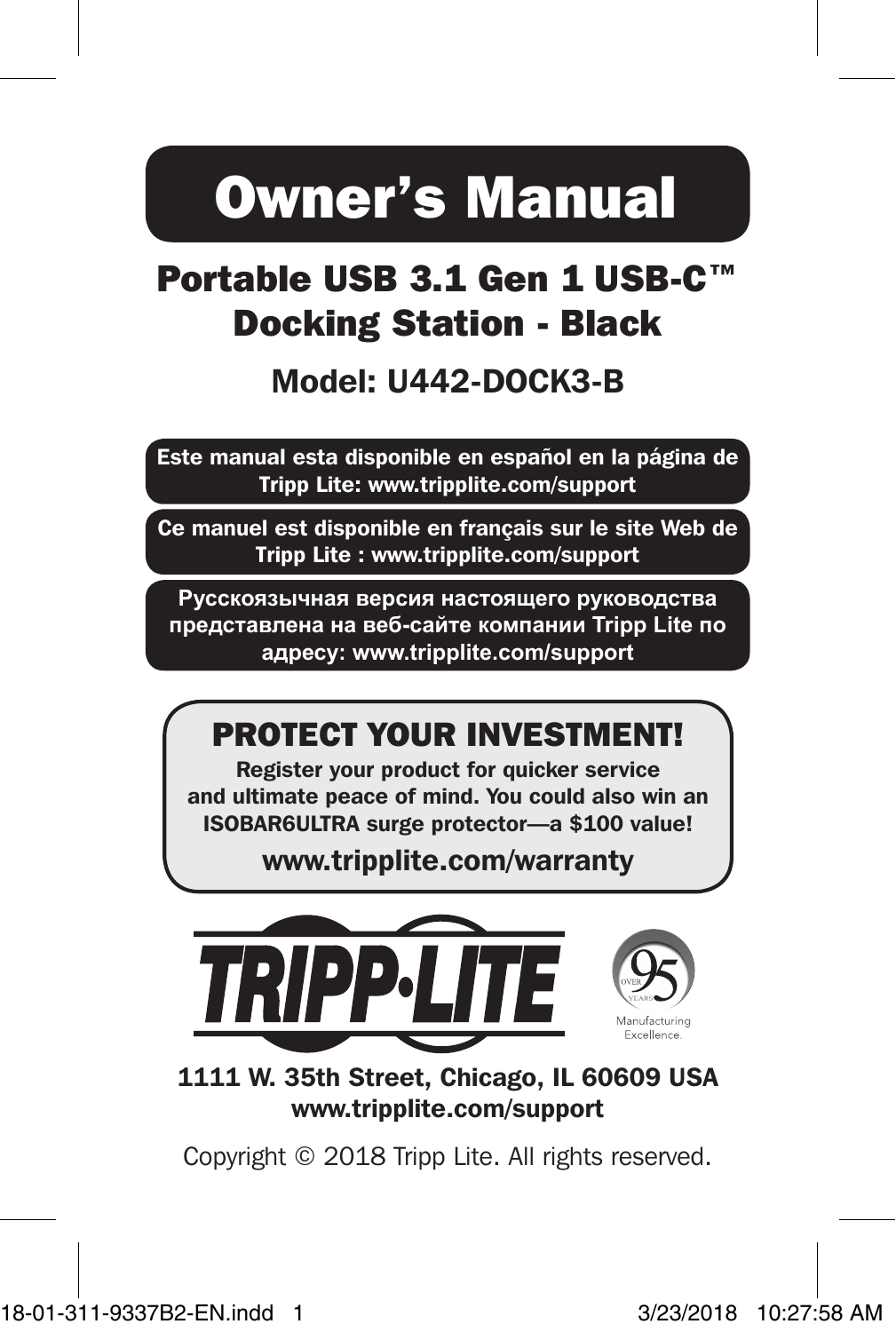### Package Contents

- U442-DOCK3-B
- Owner's Manual

### Optional Accessories

- N201-Series Cat6 Gigabit Snagless Patch Cables
- P502-Series High-Resolution VGA Cables
- P566-Series HDMI to DVI Adapter Cables
- P568-Series High-Speed HDMI Cables
- U322-Series USB 3.0 A/B Device Cables
- U326-Series USB 3.0 Micro-B Device Cables
- U420-003-G2-5A USB 3.1 Gen 2 USB-C M/M Cable, 3 ft.

## System Requirements

- Computer with USB-C or Thunderbolt™ 3 port that supports USB DisplayPort Alternate Mode
- VGA, DVI\* or HDMI monitor
- Ethernet network with speeds up to 10/100/1000 Mbps

\*Requires an adapter, such as Tripp Lite's P566-Series. See Optional Accessories.

*USB Type-C and USB-C are trademarks of USB Implementers Forum.*

 $\overline{2}$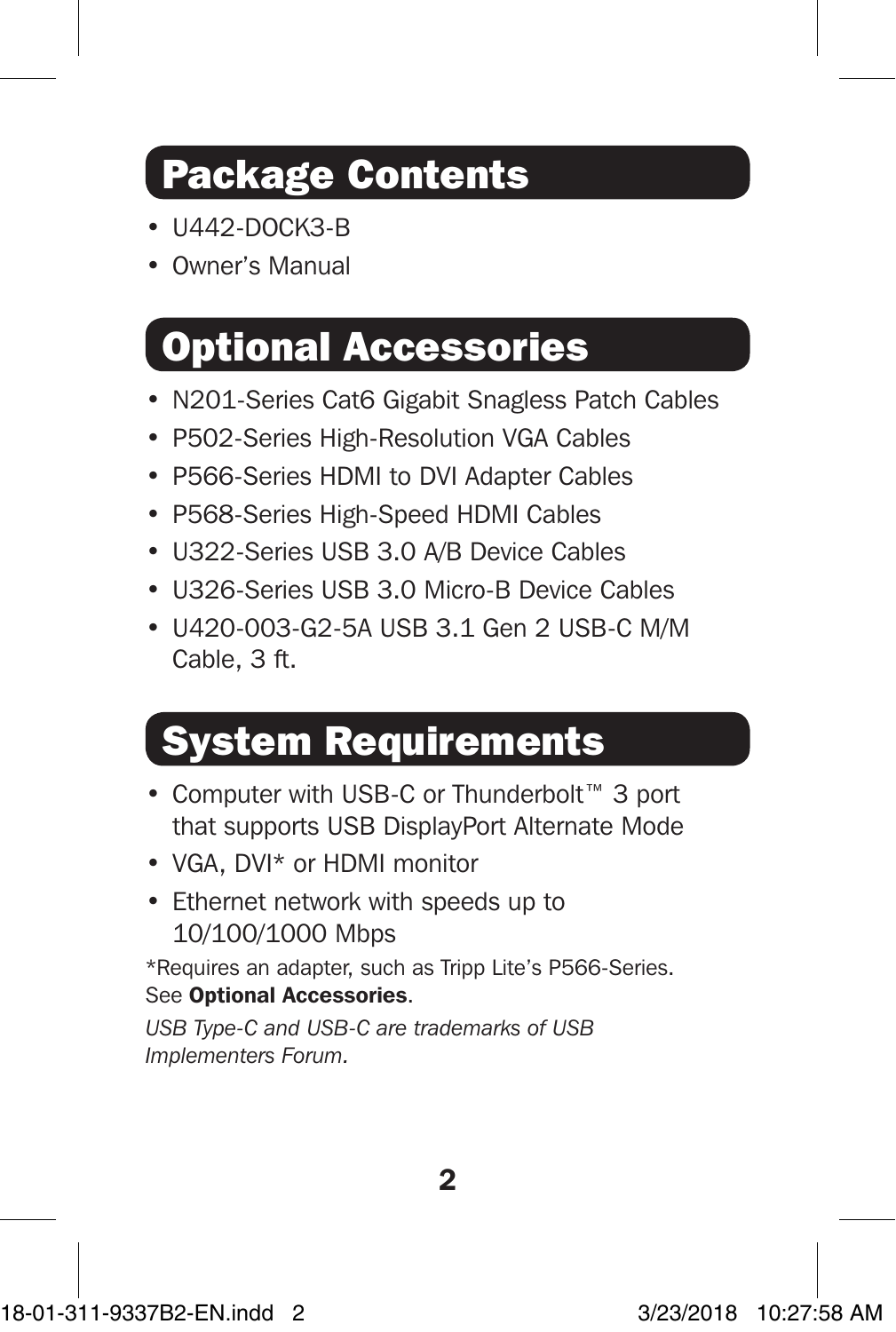### Product Features

- Supports USB DisplayPort Alternate Mode for connecting a VGA or an HDMI monitor via a USB-C or Thunderbolt 3 port
- Supports connection of DVI monitor via HDMI to DVI adapter (see Optional Accessories)
- HDMI port supports video resolutions up to 3840x2160 (4K x 2K) @ 30 Hz
- VGA port supports video resolutions up to 1920x1200, including 1080p @ 60 Hz
- Ethernet port supports true 10/100/1000 Mbps network speeds
- USB-A hub and Type-C data ports support data transfer rates up to 5 Gbps
- Dedicated BC 1.2-compliant USB-A port provides up to 1.5A of fast charging power to mobile devices
- USB-C PD charging port for charging your device; supports power input up to 20V 5A (100W)
- Micro SD and SD/MMC Memory Card Slots allow external memory access via a USB-C or Thunderbolt port
- Two USB-A and one Type-C data ports share a maximum 10W (5V 2A) of power
- Supports PD 3.0 Fast Role Swap to maintain data and power connection upon removal of charging power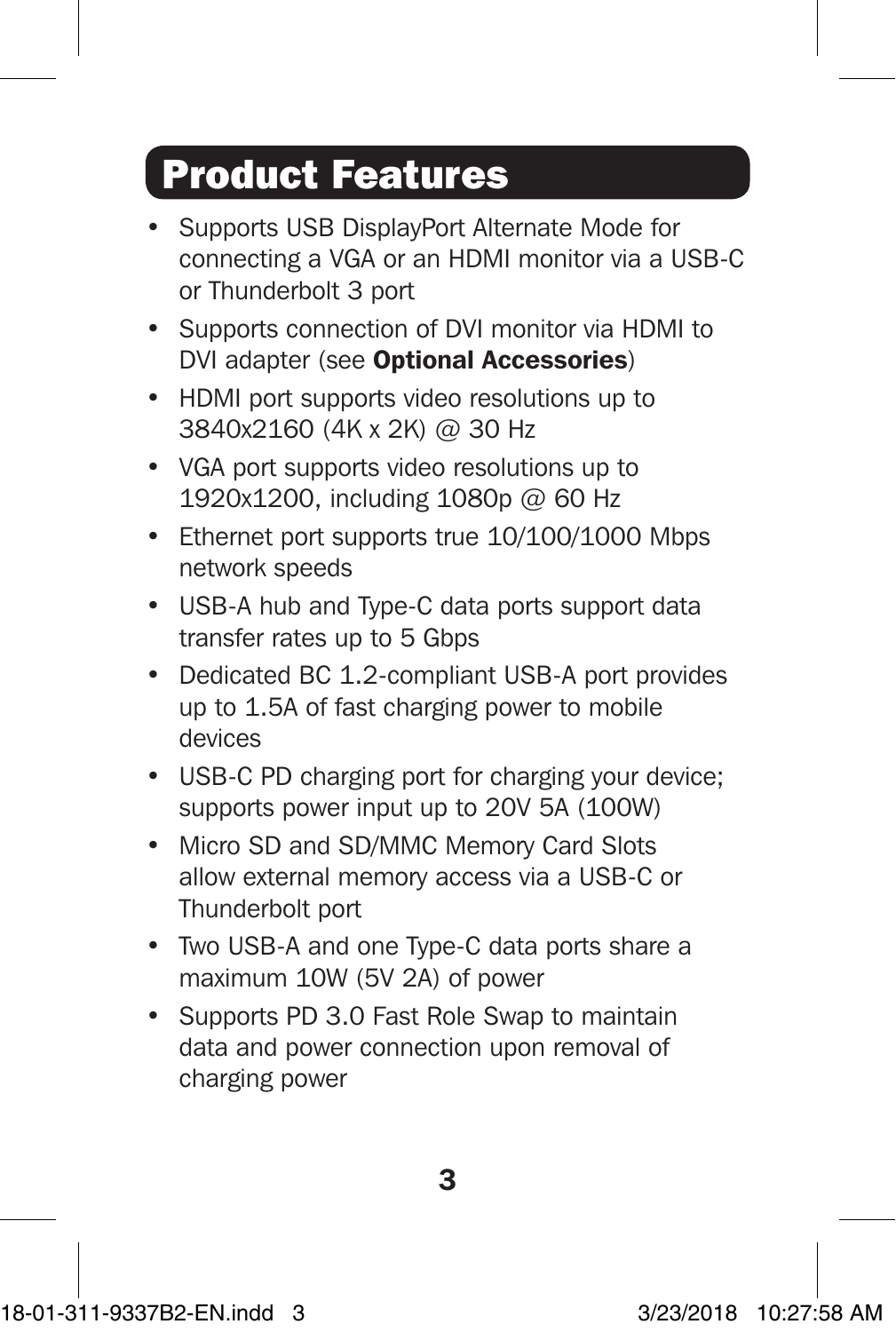### Product Features

- Automatically resumes operation from hibernation and suspend mode
- IEEE 802.3az (Energy Efficient Ethernet) compliant
- Supports full-duplex and half-duplex operations
- Supports IPv4 and IPv6 pack Checksum Offload Engine (COE) to reduce CPU loading
- Supports Wake-on-LAN
- Compact design fits easily into your laptop bag for travel
- Plug-and-play; no software or drivers required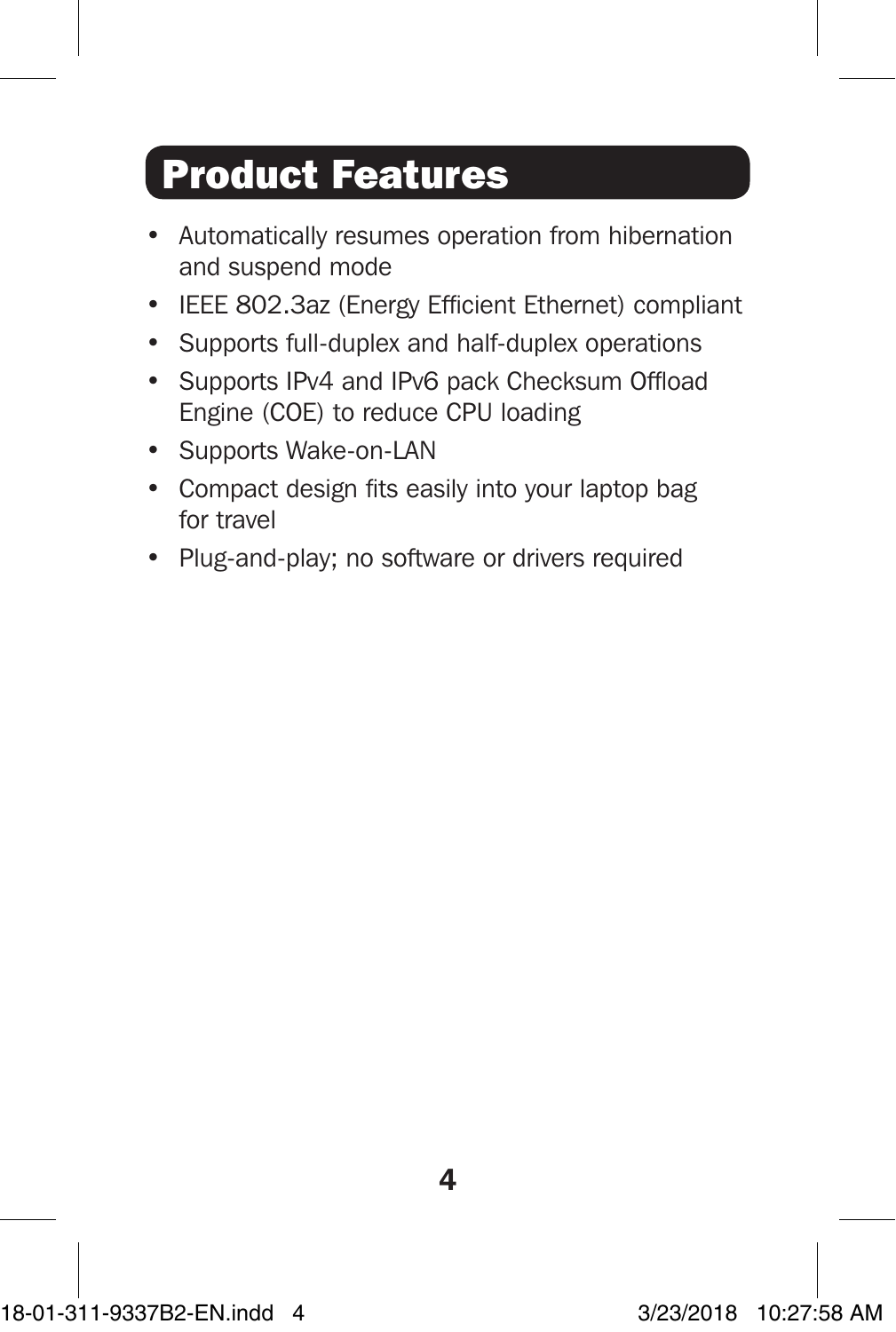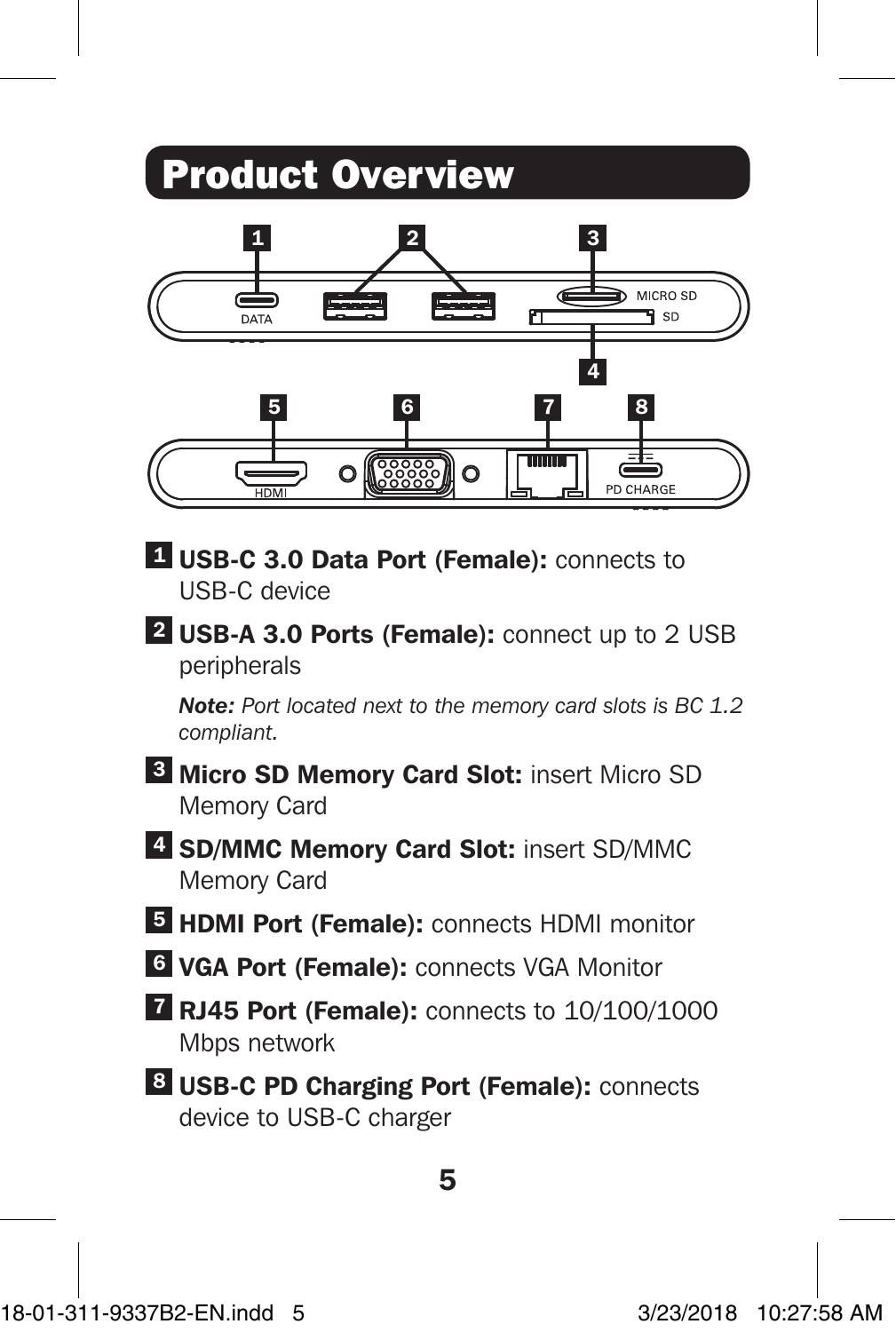### Installation

#### *Notes:*

- *Only one monitor can be connected at a time.*
- *• Only one memory card slot can be used at a time.*
- *• When connected to power through USB-C charging port, 15W of power is dedicated to the docking station and connected USB peripherals. The rest is used to charge the connected device.*
- *• See Optional Accessories section for suggested cables.*
- *• When the unit is connected to the USB-C port on your computer and to a network via Cat5e/6 cabling, a network connection will be automatically established. If no connection is made, you can manually establish one by going to your computer's network settings page. For example, on a Mac you would navigate to the Network section found in System Preferences, click the "Assist Me" button to get to the Network Setup Assistant and follow the prompts to establish a connection.*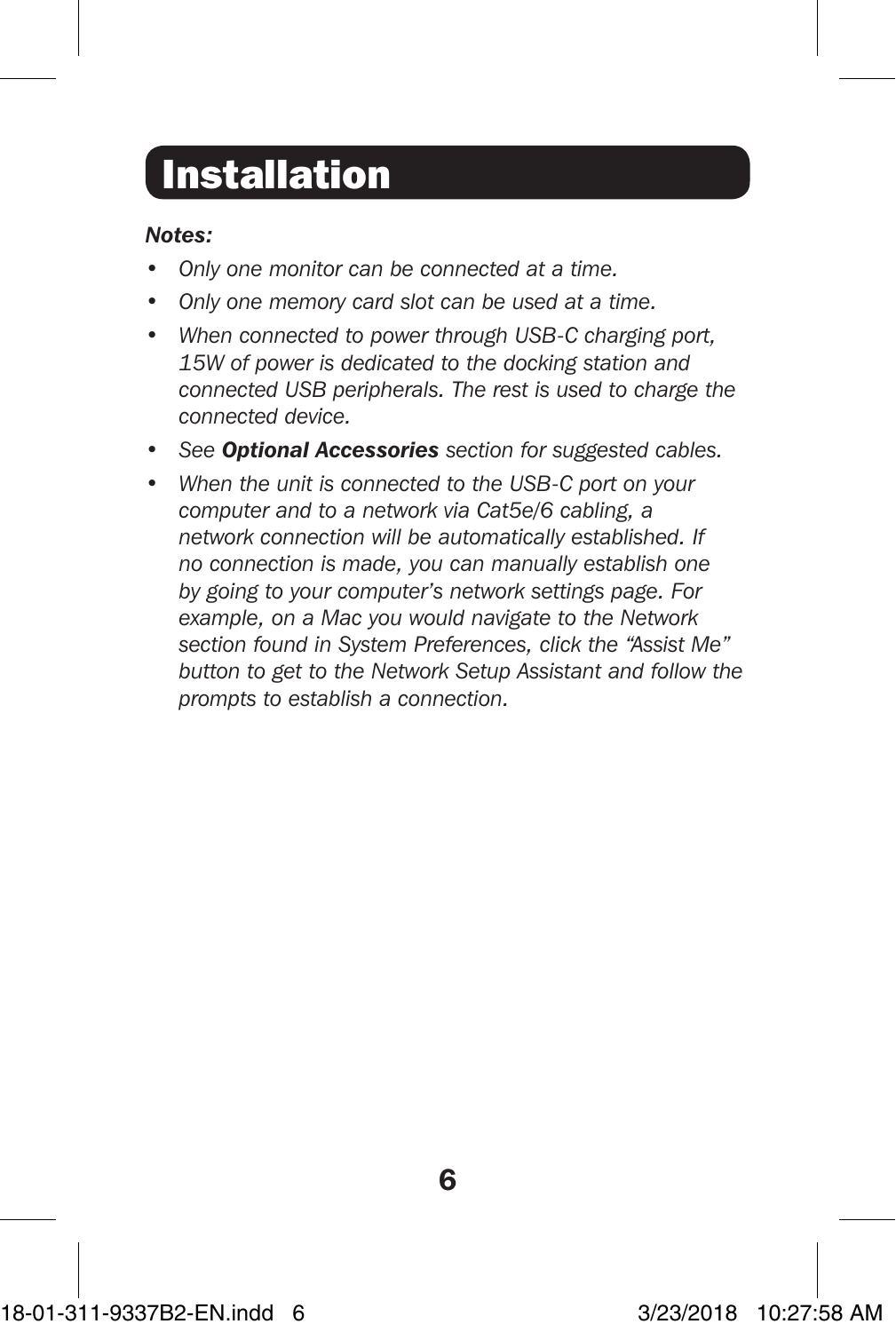### Installation

- 1. Connect the dock's USB Type-C connector to the USB-C or Thunderbolt 3 port on your laptop, tablet or other device.
- 2. Connect the dock's VGA port to the VGA port on a monitor using a VGA cable.

or

Connect the dock's HDMI port to the HDMI port on a monitor using a HDMI cable.

- 3. Connect up to 2 USB devices to the dock's USB-A hub ports.
- 4. Connect a USB Type-C device to the dock's Type-C data port.
- 5. Connect the adapter's RJ45 port to a network using a UTP cable.
- 6. Insert Micro SD or SD/MMC card into the corresponding memory card slot to access external memory.
- 7. Charge your device by connecting its USB-C charger to the adapter's USB-C port.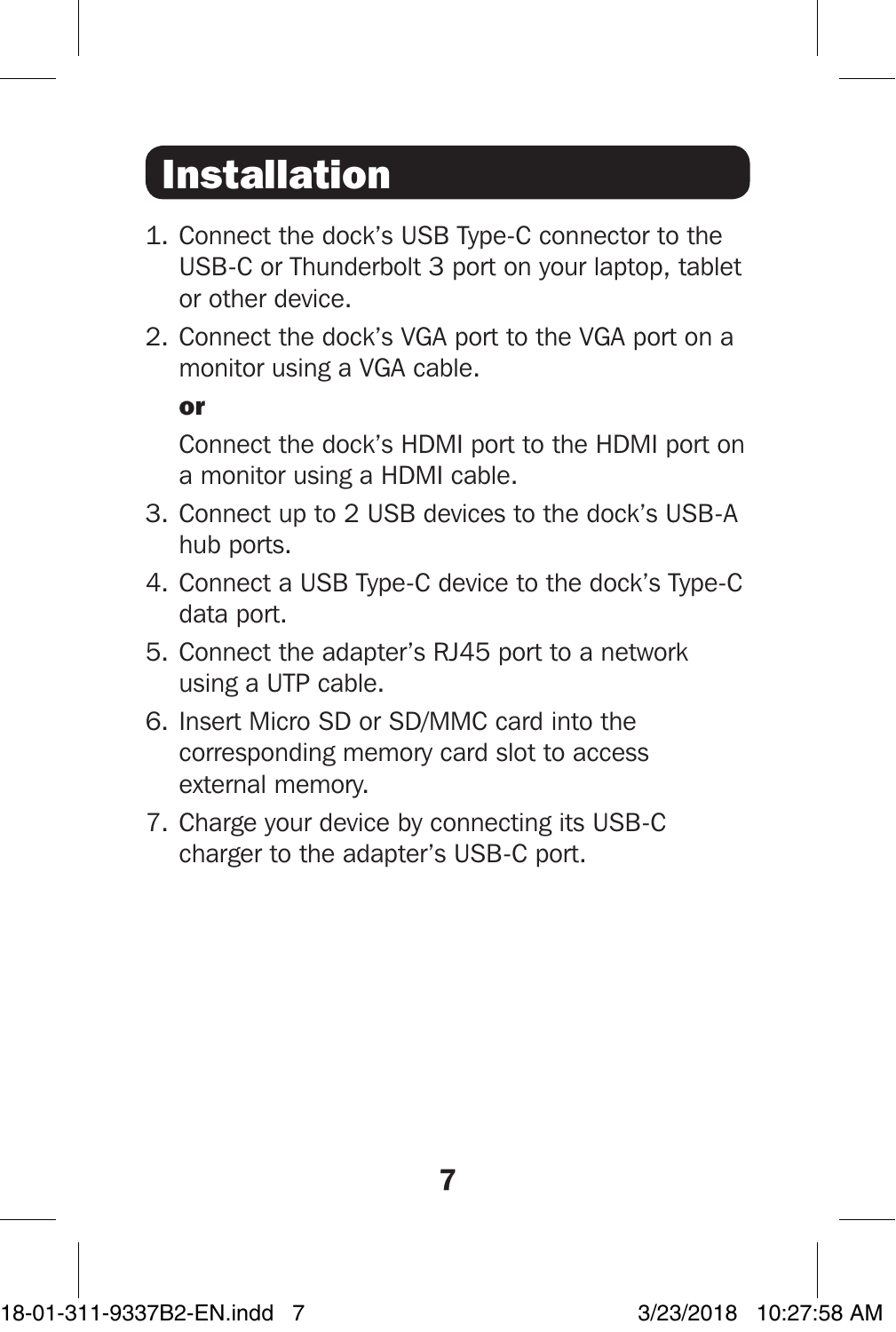# Specifications

| <b>Input Connectors</b>      |                                               |
|------------------------------|-----------------------------------------------|
| USB                          | USB-C (M)                                     |
| Charging                     | USB-C (F)                                     |
| <b>Output Connectors</b>     |                                               |
| USB-A                        | (2x) USB 3.0 A (F)                            |
| USB-C                        | USB 3.0 Type-C Data (F)                       |
| 10/100/1000 Ethernet         | RJ45 (F)                                      |
| <b>VGA</b>                   | VGA (F)                                       |
| <b>HDMI</b>                  | HDMI (F)                                      |
| <b>Memory Card Slots</b>     | Micro SD and SD/MMC                           |
| <b>Environmental</b>         |                                               |
| <b>Operating Temperature</b> | 32° to 113°F (0° to 45°C)                     |
| <b>Operating Humidity</b>    | 10% to 90% RH,<br>Non-Condensing              |
| Storage Temperature          | $14^\circ$ to $158^\circ$ F<br>(-10° to 70°C) |
| <b>Storage Humidity</b>      | 10% to 90% RH,<br>Non-Condensing              |
| <b>Power Requirements</b>    |                                               |
| <b>USB-C Charging Port</b>   | Supports up to 20V 5A<br>(100W) Input         |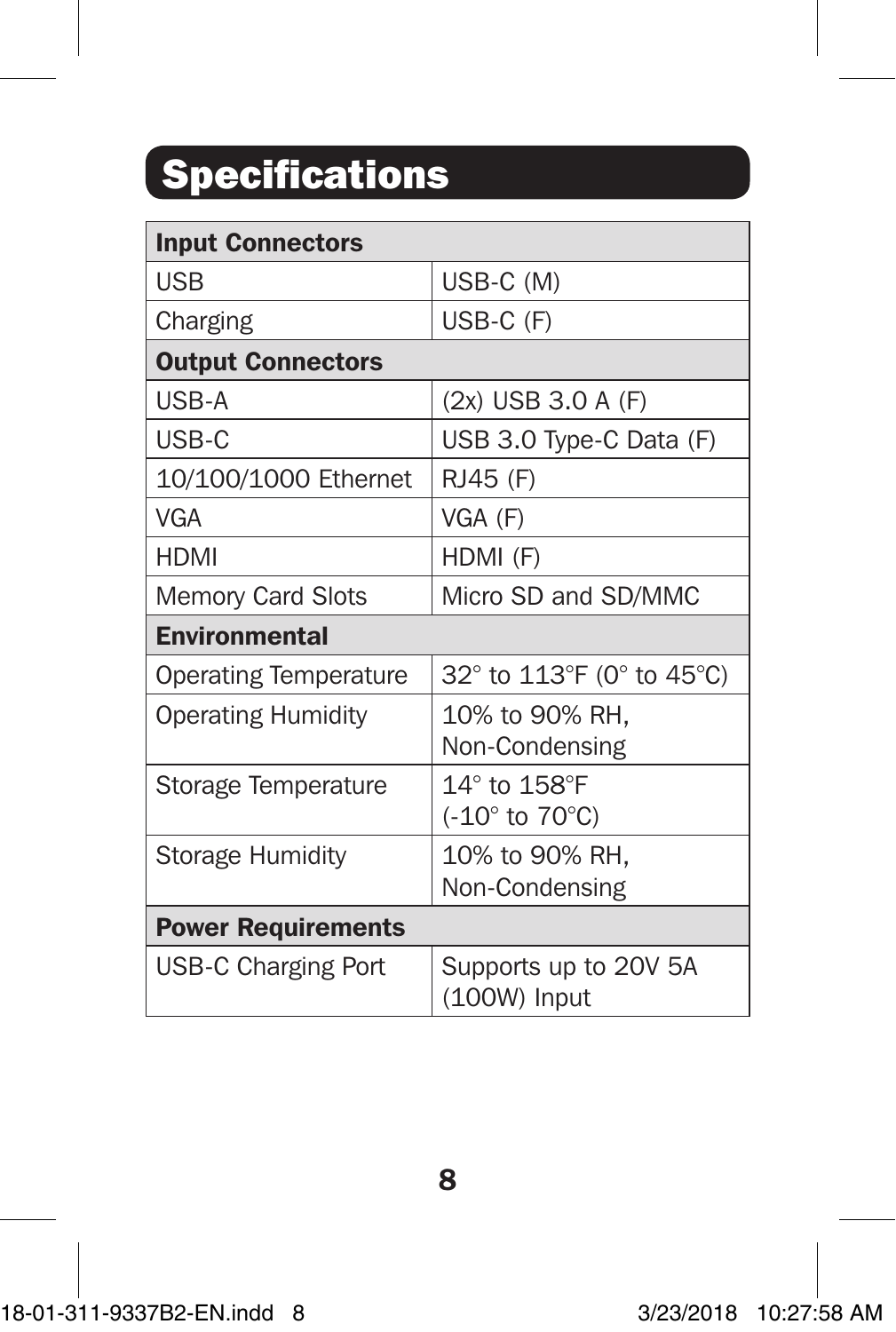### Warranty and Product Registration

#### 3-Year Limited Warranty

Tripp Lite warrants its products to be free from defects in materials and workmanship for a period of three (3) years from the date of initial purchase. Tripp Lite's obligation under this warranty is limited to repairing or replacing (at its sole option) any such defective products. To obtain service under this warranty, you must obtain a Returned Material Authorization (RMA) number from Tripp Lite or an authorized Tripp Lite service center. Products must be returned to Tripp Lite or an authorized Tripp Lite service center with transportation charges prepaid and must be accompanied by a brief description of the problem encountered and proof of date and place of purchase. This warranty does not apply to equipment, which has been damaged by accident, negligence or misapplication or has been altered or modified in any way.

EXCEPT AS PROVIDED HEREIN, Tripp Lite MAKES NO WARRANTIES, EXPRESS OR IMPLIED, INCLUDING WARRANTIES OF MERCHANTABILITY AND FITNESS FOR A PARTICULAR PURPOSE. Some states do not permit limitation or exclusion of implied warranties; therefore, the aforesaid limitation(s) or exclusion(s) may not apply to the purchaser.

EXCEPT AS PROVIDED ABOVE, IN NO EVENT WILL Tripp Lite BE LIABLE FOR DIRECT, INDIRECT, SPECIAL, INCIDENTAL OR CONSEQUENTIAL DAMAGES ARISING OUT OF THE USE OF THIS PRODUCT, EVEN IF ADVISED OF THE POSSIBILITY OF SUCH DAMAGE. Specifically, Tripp Lite is not liable for any costs, such as lost profits or revenue, loss of equipment, loss of use of equipment, loss of software, loss of data, costs of substitutes, claims by third parties, or otherwise.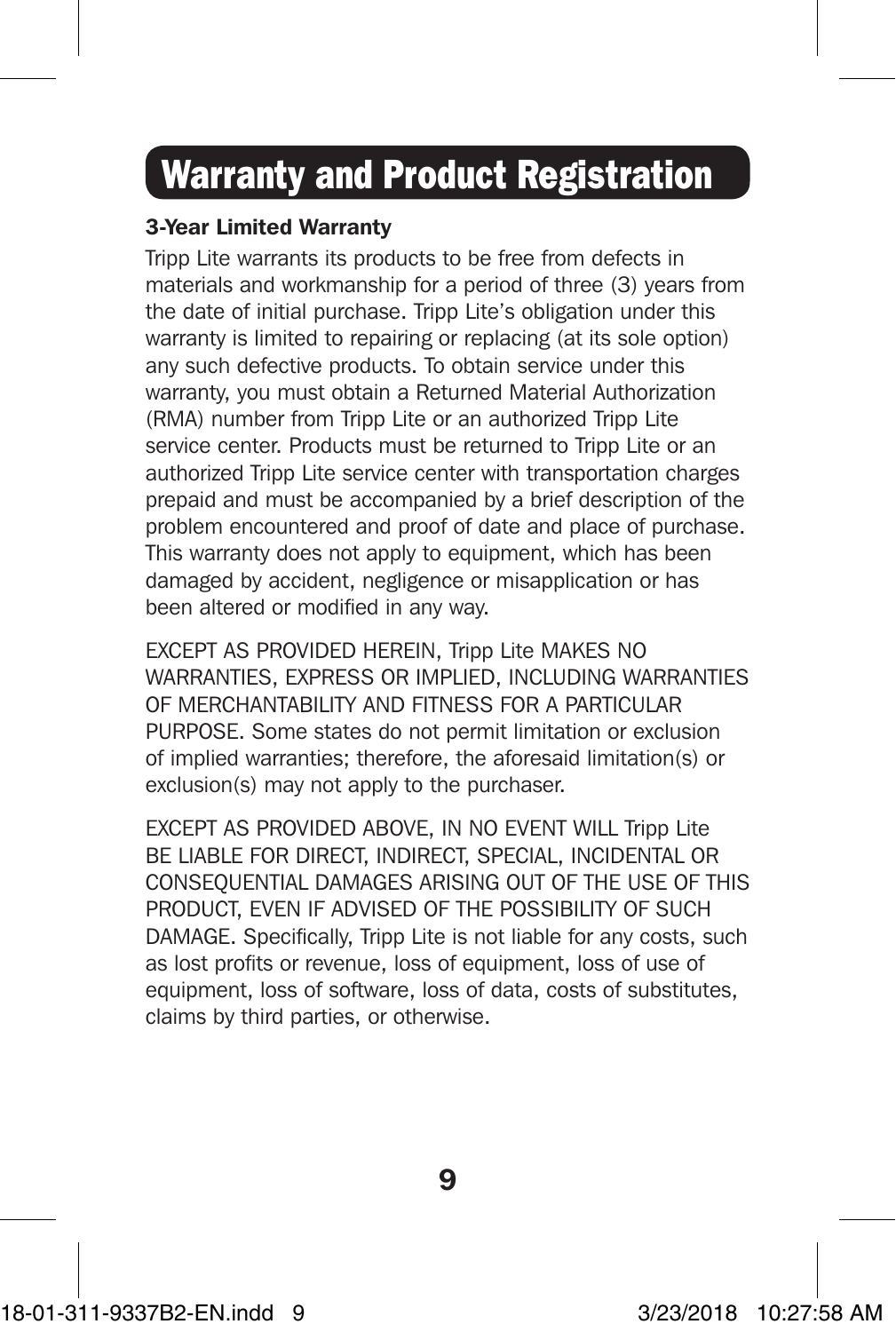## Warranty and Product Registration

#### PRODUCT REGISTRATION

Visit www.tripplite.com/warranty today to register your new Tripp Lite product. You'll be automatically entered into a drawing for a chance to win a FREE Tripp Lite product!\*

\* No purchase necessary. Void where prohibited. Some restrictions apply. See website for details.

#### FCC Notice, Class B

This device complies with part 15 of the FCC Rules. Operation is subject to the following two conditions:

(1) This device may not cause harmful interference, and (2) this device must accept any interference received, including interference that may cause undesired operation.

Note: This equipment has been tested and found to comply with the limits for a Class B digital device, pursuant to part 15 of the FCC Rules. These limits are designed to provide reasonable protection against harmful interference in a residential installation. This equipment generates, uses and can radiate radio frequency energy and, if not installed and used in accordance with the instructions, may cause harmful interference to radio communications. However, there is no guarantee that interference will not occur in a particular installation. If this equipment does cause harmful interference to radio or television reception, which can be determined by turning the equipment off and on, the user is encouraged to try to correct the interference by one or more of the following measures:

- Reorient or relocate the receiving antenna.
- Increase the separation between the equipment and receiver.
- Connect the equipment into an outlet on a circuit different from that to which the receiver is connected.
- Consult the dealer or an experienced radio/TV technician for help.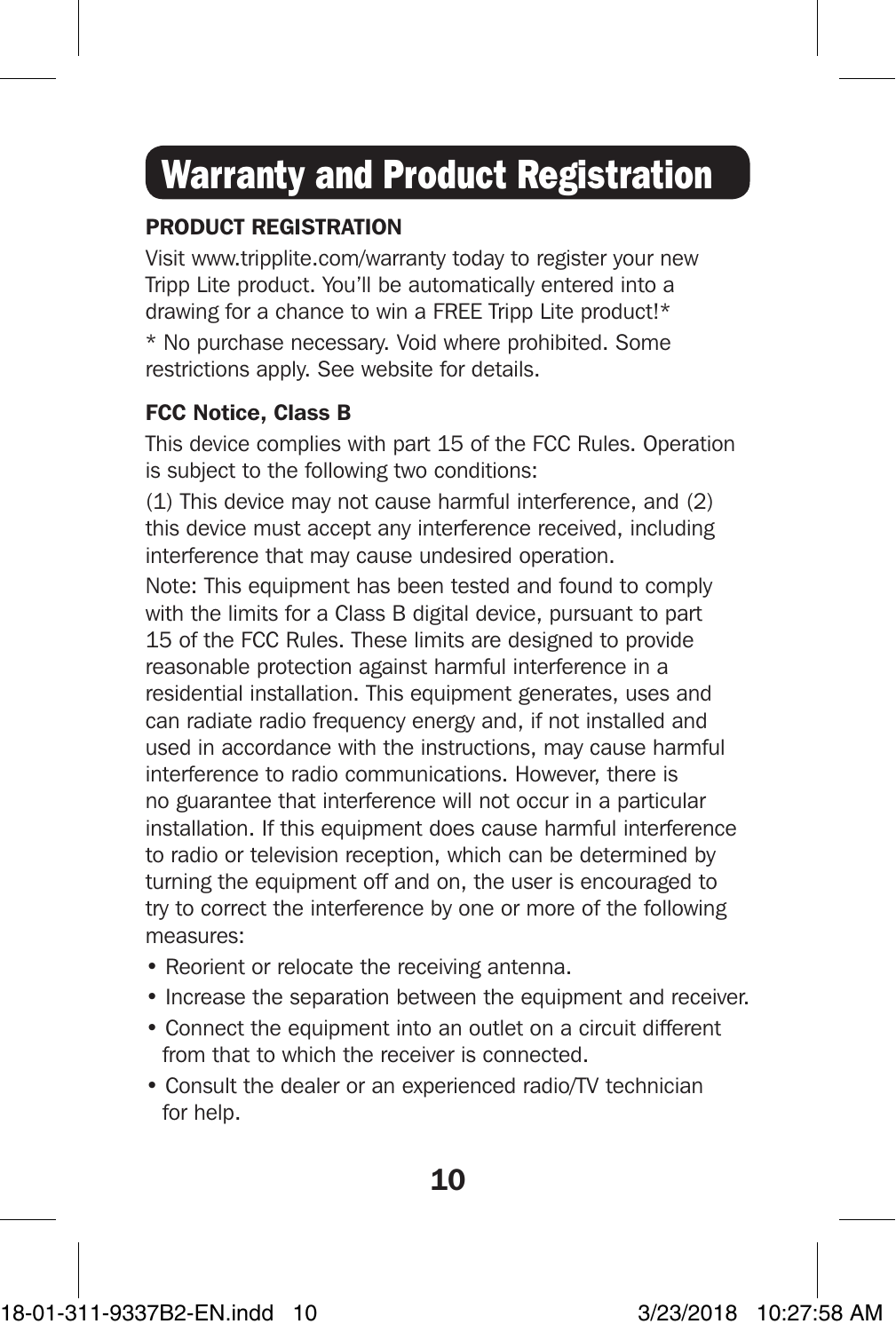# Warranty and Product Registration

Any changes or modifications to this equipment not expressly approved by Tripp Lite could void the user's authority to operate this equipment.

#### WEEE Compliance Information for Tripp Lite Customers and Recyclers (European Union)



Under the Waste Electrical and Electronic Equipment (WEEE) Directive and implementing regulations, when customers buy new electrical and electronic equipment from Tripp Lite they are entitled to:

- Send old equipment for recycling on a one-for-one, like-for-like basis (this varies depending on the country)
- Send the new equipment back for recycling when this ultimately becomes waste

Use of this equipment in life support applications where failure of this equipment can reasonably be expected to cause the failure of the life support equipment or to significantly affect its safety or effectiveness is not recommended.

Tripp Lite has a policy of continuous improvement. Specifications are subject to change without notice.